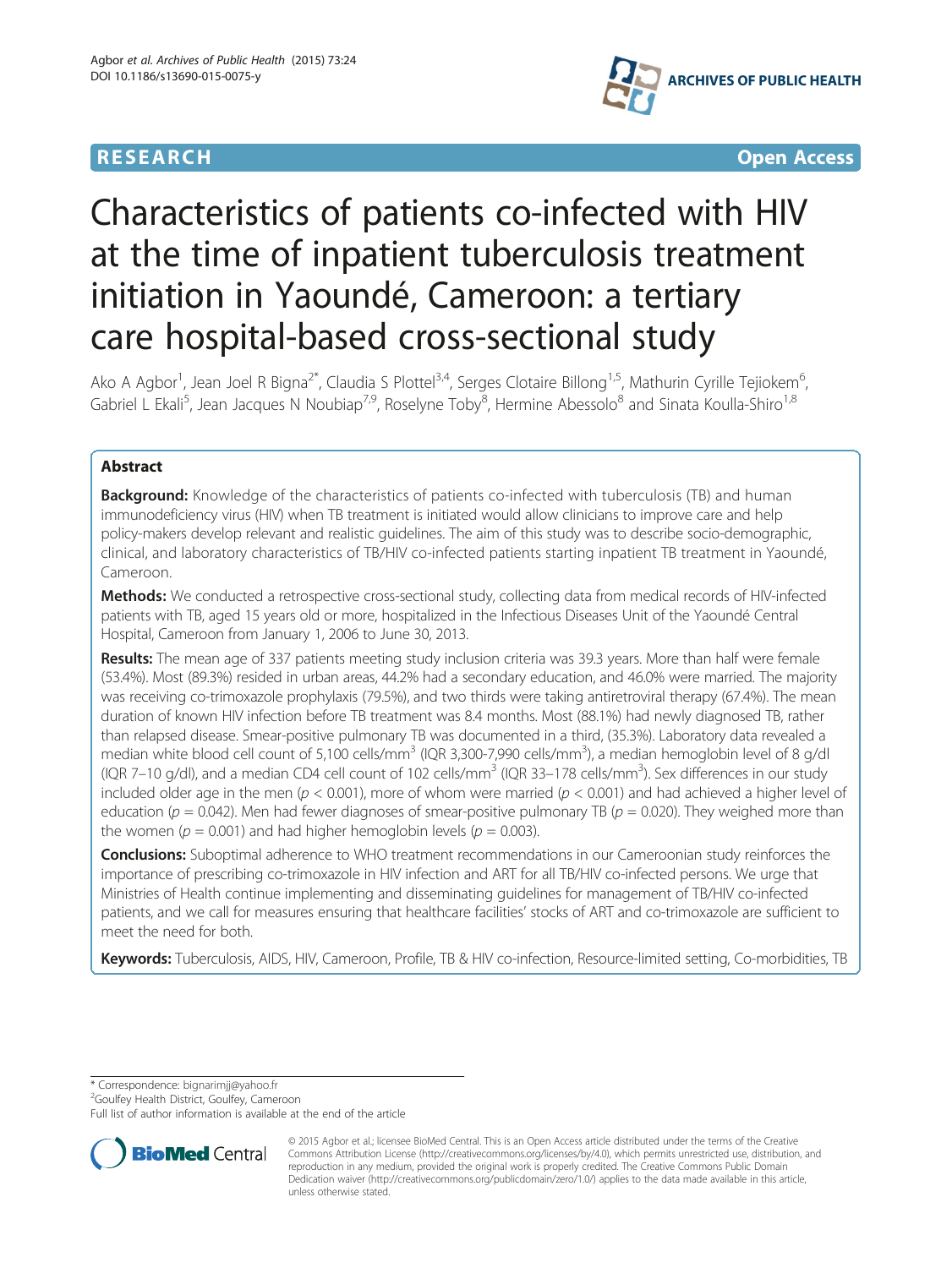## Background

The Word Health Organization (WHO) estimates that the prevalence of tuberculosis (TB) in 2010 reached 12 million cases, corresponding to rates of 169 per 100,000 population worldwide and to 303 per 100,000 in Africa [[1\]](#page-8-0). The Centers for Disease Control (CDC) point out that worldwide, approximately one third of persons are infected with Mycobacterium tuberculosis [[2\]](#page-8-0) underscoring the enormity of the global burden of TB. In most persons, TB infection remains latent and clinically quiescent; however in others, TB progresses and leads to active, infectious TB illness. The millennium development goals for global TB control are to halt and then, to begin reversing the increasing incidence of TB in order to halve the 1990 prevalence and death rates by 2015 [\[3](#page-8-0)]. Cameroon most recently recorded a total of 26,110 cases of TB nationally, with 15,080 new smear-positive cases, corresponding to rates of 124 and 73 per 100,000 population respectively [\[4](#page-8-0)]. The rate of successful tuberculosis treatment has been progressively increasing in Cameroon, from 72% in 2003 to 80% in 2013 [\[4\]](#page-8-0).

People living with human immunodeficiency virus (HIV) are much more likely to develop active TB than those who are HIV-negative [[1\]](#page-8-0). The greatest burden of combined TB and HIV infections is seen in sub-Saharan Africa, where the extent of the problem is tragically, inversely proportional to the paucity of resources available for effective control and treatment. Although sub-Saharan Africa has borne the brunt of TB/HIV co-infection and its consequences to date, other parts of the world are increasingly struggling with increasing TB and HIV-related morbidity and mortality as well. HIV infection is frequent among patients with active TB in Cameroon and disproportionately affects women [[5](#page-8-0),[6](#page-8-0)]. Studies in Cameroon indicate that the HIV infection rate among TB patients has been rapidly increasing, from 16.6% in 1997 [\[7\]](#page-8-0) to 51.6% in 2012 [\[8\]](#page-8-0). Recent estimates from CDC taking into account the fact that TB detection and reporting data from sub-Saharan Africa are often incomplete (underestimates), project that there will be 19,000 new HIV-positive TB patients in Cameroon alone in 2013 [\[2](#page-8-0)]. Reports from the Cameroonian Ministry of Public Health reveal that in 2013, 82% of patients known to have TB had also been tested for HIV; of those tested, 38% were HIV-infected; and of those co-infected with TB and HIV, 65% were being treated concurrently for both TB and HIV [\[4](#page-8-0)].

Despite the encouraging mortality figures from TB occurring in the setting of HIV, better knowledge and understanding of the presentation of TB/HIV co-infected patients at the time of TB diagnosis would allow clinicians to improve their care and would help policy makers in developing targeted guidelines. The aim of this cross-sectional study was thus to describe sociodemographic, clinical, and laboratory characteristics of TB/HIV co-infected patients at the time of TB diagnosis and treatment initiation in Yaoundé, Cameroon.

## **Methods**

## Study design and setting

The study was approved by Review Board of the Faculty of Medicine and Biomedical Sciences, University of Yaoundé 1. Written informed consent was obtained from the patient for the inclusion in this study. The retrospective, cross-sectional study focused on baseline characteristics of TB/HIV co-infected patients at the time when anti-tuberculous treatment was initiated. Data was collected from medical records in the Infectious Disease Unit (IDU) of the Yaoundé Central Hospital (YCH), Cameroon. The YCH houses an accredited treatment center, which is a major treatment center for HIV-infected patients in Cameroon. IDU of YCH manages 2% of all the TB cases in Cameroon annually [\[9](#page-8-0)]. All diagnosed TB cases are prescribed standard TB regimens and followedup, with outcomes reported according to national TB control guidelines [\[9](#page-8-0)].

## Study population

TB cases were identified in the Tuberculosis Reporting Register of the IDU of the YCH, which is the official system for mandatory reporting of TB cases in the hospital. TB reporting is mandatory nationwide for new cases, relapses, and reentries after treatment dropout. All patients entered in the Register from January 1, 2006 to June 30, 2013 were evaluated for inclusion in the study. We included HIV-infected patients with TB, aged 15 years old or older.

## Data collection

We collected data from the TB registry of the IDU-YCH, from the hospitalization registry of the IDU, from medical records of hospitalized TB/HIV co-infected patients, and from the TB yellow cards of TB/HIV co-infected patients. A TB yellow card is a document on A4 format paper [[9\]](#page-8-0) used in anti-tuberculosis treatment. It contains the following information: the patient's name, sex, age, addresses, TB localization, type of TB at treatment initiation, HIV status, and a calendar with check boxes for each day of taking anti-TB drugs.

We collected socio-demographic data including: age, sex, marital status, highest level of education, and residence. We also collected relevant clinical data. Patients were classified by the physician-in-charge of the CDT according to features of their clinical TB presentation, using the WHO standard international definitions [[1\]](#page-8-0) as one of the following: smear-positive pulmonary TB (Acid-fast bacilli [AFB] originally found in at least two sputum specimens), smear-negative pulmonary TB (persistence of negative result of three sputum examinations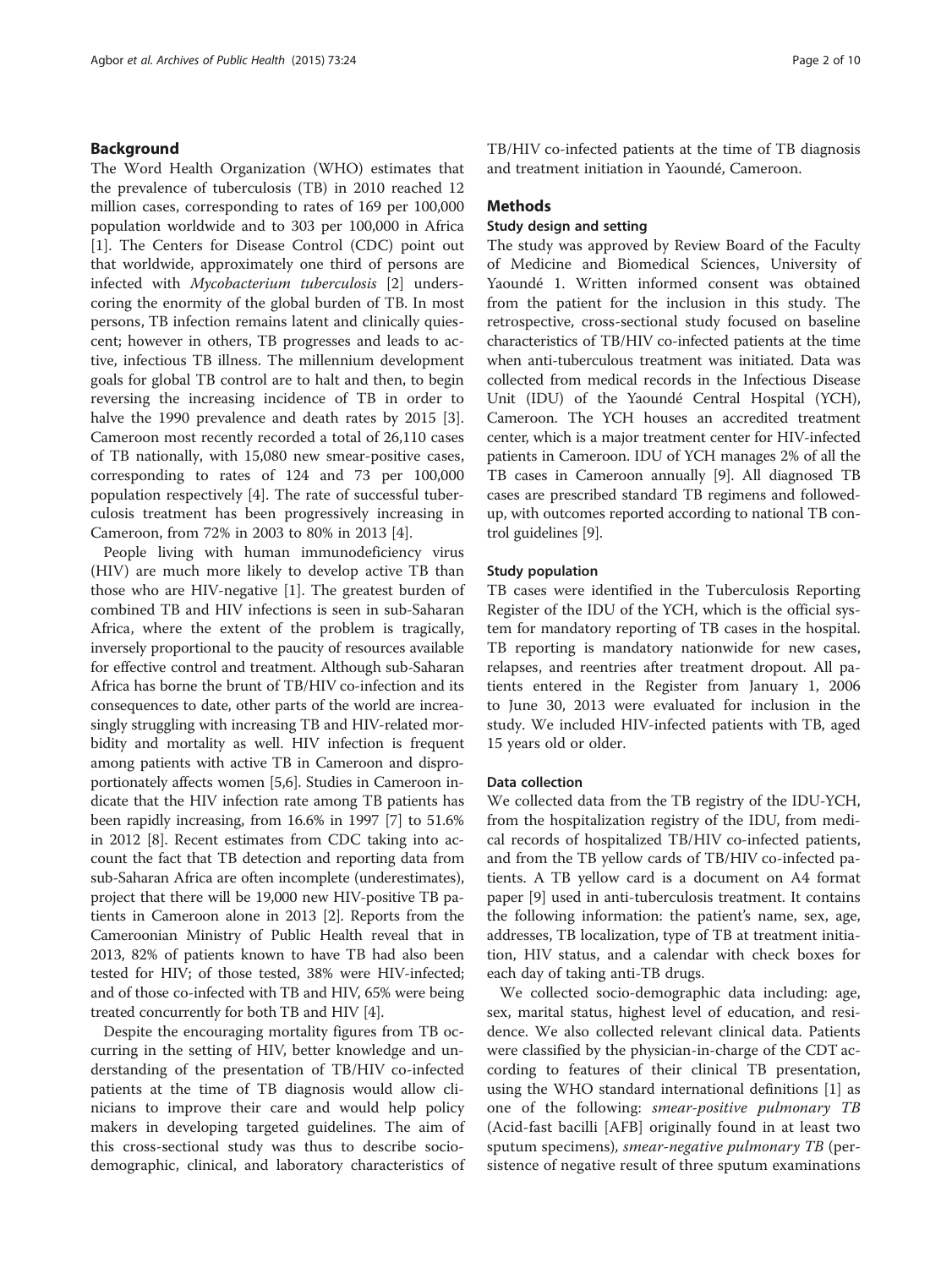after ten days of non-specific antibiotic treatment in a patient with clinical and radiographic signs suggesting pulmonary TB without other obvious cause), and extrapulmonary TB (a patient in whom TB was found in organs other than the lungs [e.g. pleura, lymph nodes, abdomen, genitourinary tract, skin, joints and bones, meninges]). *Extra-pulmonary TB* lies for the most part on the clinical decision based on suggestive clinical signs and evidence of a predominantly lymphocytic exudate as in the case of peritoneal TB with ascites or granulomatous lesions on histopathological examination of lymph nodes or other pieces of tissue obtained by biopsy. We defined as "mixed form" all presentations in which a patient had evidence of both pulmonary TB and extra-pulmonary TB. The WHO standard international definitions [\[1](#page-8-0)] were further used to categorize each person's TB status at diagnosis: as either a new case or a retreatment case. Other clinical variables recorded from patients' medical records included body weight; the presence of other AIDS-related opportunistic infections from clinical stages 2 to 4 as defined by WHO [[10\]](#page-8-0); occurrence of non-TB and non-HIV related comorbidities the most frequent being non-AIDS defining bacterial infections, malaria, diabetes, and hypertension; information on treatment outcomes; and whether or not the patient received Co-trimoxazole Prophylactic Therapy (CPT) and Anti-Retroviral Therapy (ART). Laboratory

data included CD4 cell counts, hemoglobin level, and white blood cell counts.

## Data analysis

Data was coded, entered, and analysed using the Statistical Package for Social Science (SPSS) version 20.0 for Windows (IBM Corp. Released 2011. IBM SPSS Statistics for Windows, Version 20.0. Armonk, NY: IBM Corp.). We described continuous variables using means (standard deviation [SD]) or median (interquartile range [IQR]), and categorical variables using their frequencies (percentages). The chi-square test or Fisher's exact test when appropriate, were used to compare categorical variables, Student's t-test was used to compare means, and the Mann–Whitney U test was used to compare medians. All statistical tests were performed using two-sided tests at a 0.05 level of significance. Multiple imputation method was used to handle missing data, by creating a new data set, which was the average of five data sets of imputed values imputation [[11,12\]](#page-8-0). This dataset has been used to compare body weight, CD4 count, hemoglobin level, and white blood cells count regarding sex and TB status at diagnosis.

## Results

Figure 1 presents the flowchart of our study population. Of the 337 patient charts meeting inclusion criteria, we had missing values for weight in 36 records (10.7% of

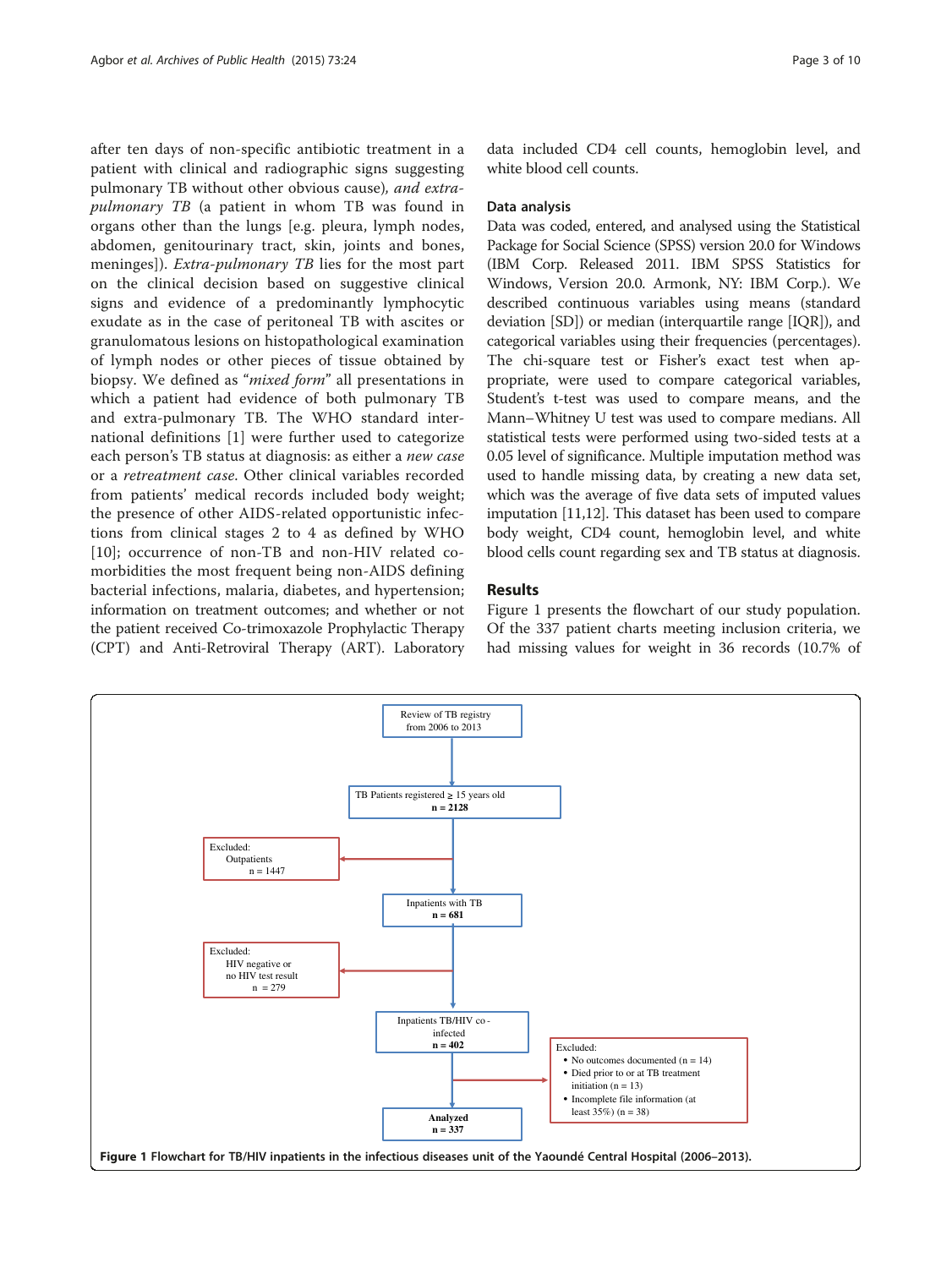total), for CD4 counts in 28 records (8.3% of total), for white blood cell counts in 21 records (6.2% of total), and for hemoglobin levels in 21 records (6.2% of total).

## Socio-demographic, clinical, and laboratory profile of the study population

Table [1](#page-4-0) presents our study cohort's  $(n = 337)$  sociodemographic, clinical, and laboratory characteristics. The mean age of our patients was 39.3 years (SD 10.3) and the median was 38 years (IQR 32–46). There were slightly more women than men as 53.4% (n =180) were female. The greatest number had attained a secondary level of education (44.2%,  $n = 149$ ). The majority of patients were married  $(46.0\% , n = 155)$ , closely followed by single status  $(44.8\%, n = 151)$ . The median duration of known HIV infection at the time of TB diagnosis was 0.97 (IQR 0.13-5.7) months and the mean was 8.2 (19.0) months. Patients' mean body weight was 52.3 kg (SD 10.3). Most cases of tuberculosis represented new disease (88.1%, n = 297). Most of patients – over one third - had pulmonary TB alone  $(37.1\% \text{ n} = 125)$ , closely followed by extra-pulmonary disease (n = 119, 35.3%). Figure [2](#page-5-0) details the distribution of the forms of extra-pulmonary tuberculosis in our patients. Lymph nodes (tuberculous lymphadenitis) were the most common extra-pulmonary site, representing a third of all extra-pulmonary tuberculosis  $(31.2\% , n = 43)$  in our cohort. Other AIDS-related opportunistic infections and other (non-AIDS and non-TB) comorbidities were present in 53 (15.7%) and 40 (11.9%) patients respectively. Regarding HIV treatment, CPT and ART had been prescribed to 268 (79.5%) and 227 (67.4%) of the patients. The median CD4 count, white blood cells count, and hemoglobin level were  $102$  cell/mm<sup>3</sup> (IQR 33-178), 5,100 cell/mm<sup>3</sup> (3,300-7,990), and 8 g/dl (7–10) respectively.

## Comparison regarding sex and TB status at diagnosis

Table [1](#page-4-0) includes a comparison of females and males in our study. Regarding socio-demographic characteristics, men were older than women ( $p < 0.001$ ), more were married ( $p < 0.001$ ) and had achieved a higher level of education ( $p = 0.042$ ). As far as their clinical presentation, males had more smear-positive (PTB+) and smear negative (PTB-) pulmonary TB, less extra-pulmonary TB, and less mixed forms of TB ( $p = 0.020$ ). Men also weighed more than women ( $p = 0.001$ ). On laboratory evaluation, men had higher hemoglobin levels ( $p = 0.003$ ). The patients with recurrent tuberculosis and classified as TB retreatment cases were older than patients with a new diagnosis of TB ( $p = 0.042$ ) and had longer duration of known HIV infection  $(p = 0.004)$  (Table [2](#page-6-0)).

## **Discussion**

The most frequent clinical presentation of patients diagnosed with tuberculosis in the setting of HIV coinfection was that of smear-positive pulmonary TB, just as has been observed from reports of TB and HIV coinfection from other geographic areas outside of sub-Saharan Africa [[13](#page-8-0)]. The majority of our cases represented newly diagnosed TB and presented in an advanced state of immune deficiency, with low CD4 T-cell counts. We found low frequencies of AIDS-related opportunistic infections and of other (non-AIDS and non-TB) comorbidities. The extent of CPT and ART in our study is consistent with data recently reviewed and reported by the Centers for Disease Control [\[2](#page-8-0)] and fails to achieve the recommended treatment goals of the WHO and the Cameroon's Ministry of Public Health [[9\]](#page-8-0).

## Socio-demographic profile

Currently, there is no conclusive evidence of sex-based differences in the occurrence of TB and HIV coinfection in developing countries [\[6,14](#page-8-0)-[17](#page-8-0)]. Our study also had a slight preponderance of co-infected women (53.4%) as compared to men. The apparent sex-based difference is probably related to the high incidence of HIV infection among females in sub-Saharan Africa in general [\[17,18\]](#page-8-0) and Cameroon in particular [\[5,18](#page-8-0)]. Women, who have a higher susceptibility to HIV infection [\[19-21](#page-8-0)], are usually exposed to sexual activity earlier than men in francophone sub-Saharan Africa, and particularly in Cameroon [[22\]](#page-8-0).

In terms of age distribution, the median age was 38 years (IQR 32–46 years) and the mean was 39.3 (SD10.3 years). This is consistent with the findings of other studies [[14](#page-8-0),[23](#page-9-0)-[27\]](#page-9-0). The TB/HIV co-infection age distribution likely reflects the age-specific prevalence of HIV in the community. This in turn relates to patients' being in a sexually active age group and encountering sexual partners in whom both TB and HIV are prevalent. In our study, the men with TB and HIV were significantly older than the women. In Cameroon, HIV prevalence is higher in young females compared to young males [\[5\]](#page-8-0). Furthermore, the age group most affected by HIV infection in women is 35–39 years (HIV prevalence 10.0%) and in men is 45–49 years (HIV prevalence 6.3%) [[5\]](#page-8-0). Age was also greater among the patients undergoing retreatment of TB as compared to new TB cases. This result is not surprising and is logical, as the passage of time and ageing increase the risk of TB relapse.

In our population, a secondary level of education was the most representative with 44.2% of patients, although men completed a higher level of education than did women. Our results are consistent with others studies [[5,16](#page-8-0)[,27](#page-9-0)]. Findings from a nationwide survey in Cameroon [[5\]](#page-8-0) revealed that HIV prevalence is highest among those with primary or secondary/ $1<sup>st</sup>$  cycle education; the same would be thus expected for those with HIV complicated by the emergence of TB.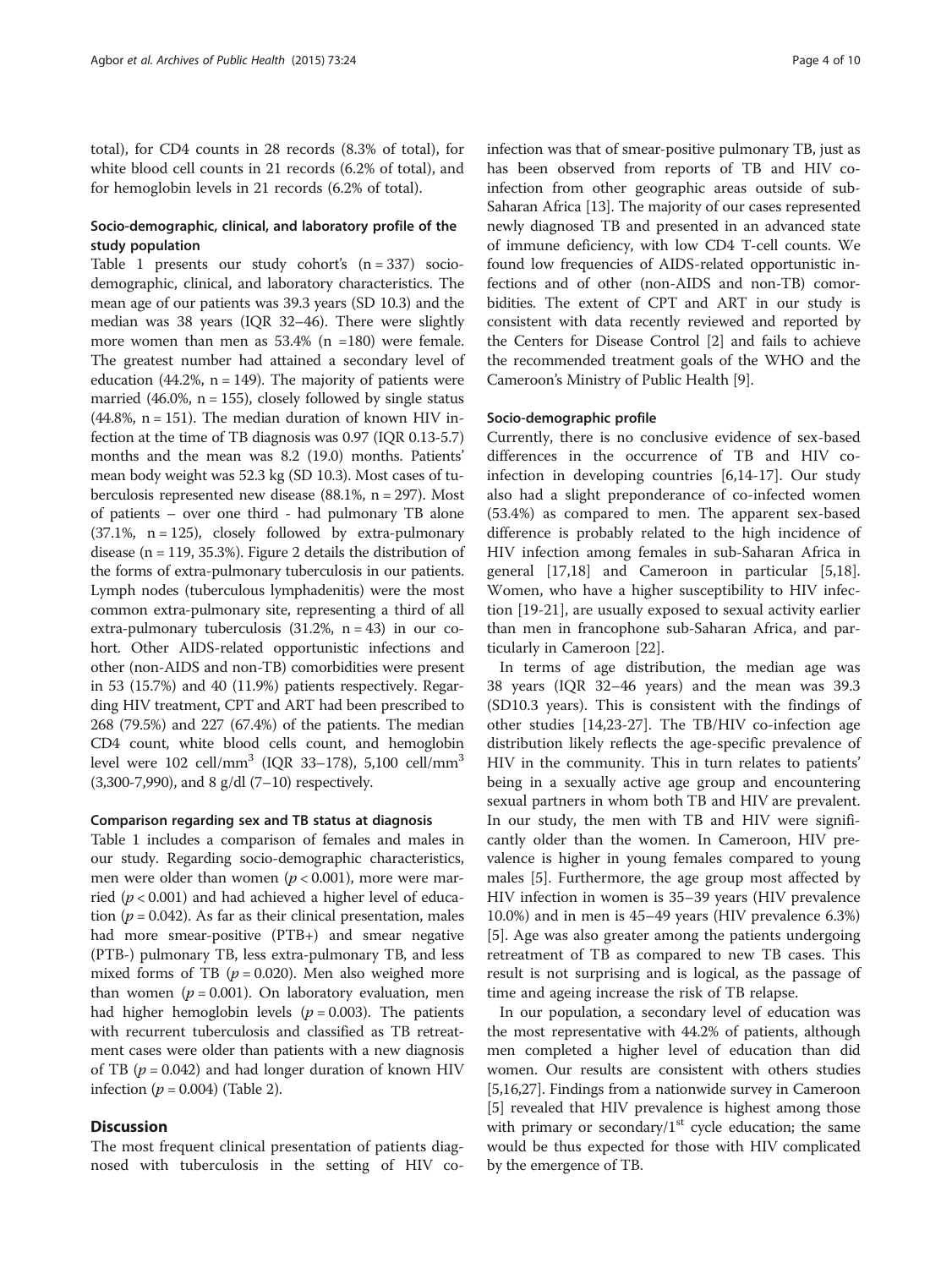|                                                                                                                             | Male $n = 157$                                  | Female $n = 180$                            | р       | Total $N = 337$     |
|-----------------------------------------------------------------------------------------------------------------------------|-------------------------------------------------|---------------------------------------------|---------|---------------------|
| Socio-demographic profile                                                                                                   |                                                 |                                             |         |                     |
| Mean age, years                                                                                                             | 41.8 (9.2)                                      | 37.1 (10.7)                                 | < .0001 | 39.3 (10.3)         |
| Level of education                                                                                                          |                                                 |                                             |         |                     |
| • No formal                                                                                                                 | 16(10.2)                                        | 32 (17.8)                                   | .042    | 48 (14.2)           |
| • Primary                                                                                                                   | 26 (16.6)                                       | 22 (12.2)                                   |         | 48 (14.2)           |
| • Secondary                                                                                                                 | 64 (40.8)                                       | 85 (47.2)                                   |         | 149 (44.2)          |
| • University                                                                                                                | 51 (32.5)                                       | 41 (22.8)                                   |         | 92 (27.3)           |
| Residence                                                                                                                   |                                                 |                                             |         |                     |
| • Rural                                                                                                                     | 22 (14.0)                                       | 14(7.8)                                     | .065    | 36 (10.7)           |
| • Urban                                                                                                                     | 135 (86.0)                                      | 166 (92.2)                                  |         | 301 (89.3)          |
| Matrimonial status                                                                                                          |                                                 |                                             |         |                     |
| · Alone (single/divorced/widower)                                                                                           | 59 (37.6)                                       | 123 (68.3)                                  | < .0001 | 182 (54.0)          |
| • Married                                                                                                                   | 98 (62.4)                                       | 57 (31.7)                                   |         | 155 (46.0)          |
| <b>Clinical profile</b>                                                                                                     |                                                 |                                             |         |                     |
| Clinical presentation of TB                                                                                                 |                                                 |                                             |         |                     |
| $\cdot$ PTB+ only                                                                                                           | 48 (30.6)                                       | 77 (42.8)                                   | .020    | 125 (37.1)          |
| • PTB- only                                                                                                                 | 32 (20.4)                                       | 43 (23.9)                                   |         | 75 (22.3)           |
| • EPTB only                                                                                                                 | 65 (41.4)                                       | 54 (30.0)                                   |         | 119 (35.3)          |
| $\cdot$ EPTB + PTB                                                                                                          | 12(7.6)                                         | 6(3.3)                                      |         | 18(5.3)             |
| TB status at diagnosis                                                                                                      |                                                 |                                             |         |                     |
| • New                                                                                                                       | 135 (86.0)                                      | 162 (90.0)                                  | .256    | 297 (88.1)          |
| • Retreatment                                                                                                               | 22 (14.0)                                       | 18 (10.0)                                   |         | 40 (11.9)           |
| Mean duration of known HIV infected, months                                                                                 | 10.3(22.1)                                      | 6.5(15.8)                                   | .076    | 8.2 (19.0)          |
| Mean body weight, kg <sup>*</sup>                                                                                           | 55.4 $(9.7)^{\alpha}$                           | 51.5 $(10.4)$ <sup><math>\beta</math></sup> | .001    | 52.3 (10.3)         |
|                                                                                                                             | 55.6 (9.9)                                      | 51.3 (10.4)                                 | .001    | 53.3 (10.4)         |
| Presence of another (excluding TB) AIDS<br>opportunist infections (stage $2 - 4$ of WHO<br>classification of HIV infection) | 28 (17.8)                                       | 25 (13.96)                                  | .321    | 53 (15.7)           |
| Presence of other comorbidities, non-AIDS<br>and non-TB                                                                     | 18 (11.5)                                       | 22 (12.2)                                   | .830    | 40 (11.9)           |
| Co-trimoxazole prophylactic therapy                                                                                         | 125 (79.6)                                      | 143 (79.4)                                  | .969    | 268 (79.5)          |
| Antiretroviral therapy                                                                                                      | 112(71.3)                                       | 115 (63.9)                                  | .146    | 227 (67.4)          |
| <b>Biological profile</b>                                                                                                   |                                                 |                                             |         |                     |
| Median CD4 count, cell/mm <sup>3 ¥</sup>                                                                                    | 74 $(27-193)^{\mu}$                             | 115 $(42 - 172)^{E}$                        | .363    | 102 (33-178)        |
|                                                                                                                             | 75 (28-193)                                     | 116 (43-174)                                | .681    | 103 (34-181)        |
| Median white blood cell count, cell/mm <sup>3 ¥</sup>                                                                       | 5,115 (3,300-7,800) <sup><math>\pi</math></sup> | 5,100 (3,400-8,000) <sup>8</sup>            | .871    | 5,100 (3,300-7,990) |
|                                                                                                                             | 5,100 (3250-7800)                               | 5,200 (3,300-8,200)                         | .682    | 5,130 (3,300-8,000) |
| Median hemoglobin level, g/dl¥                                                                                              | $9(7-10)^{n}$                                   | $8(6-10)^{8}$                               | .003    | $8(7-10)$           |
|                                                                                                                             | $9(7-10)$                                       | $8(6-10)$                                   | .002    | $8(7-10)$           |

## <span id="page-4-0"></span>Table 1 Socio-demographic, clinical, and laboratory profiles of TB/HIV infected patients in Yaoundé Central Hospital (2006–2013), overall and by sex

Data are mean (standard deviation), n (%) and median (interquartile range).<br>Missing data: <sup>α</sup>20, <sup>β</sup>16, <sup>μ</sup>10, <sup>£</sup>18, <sup>π</sup>7, and <sup>ε</sup>11.

PTB+ and PTB-: smear –positive and –negative pulmonary TB.

EPTB: Extra pulmonary TB.

¥ The row under this variable presents sensitivity analysis after multiple imputation of missing data.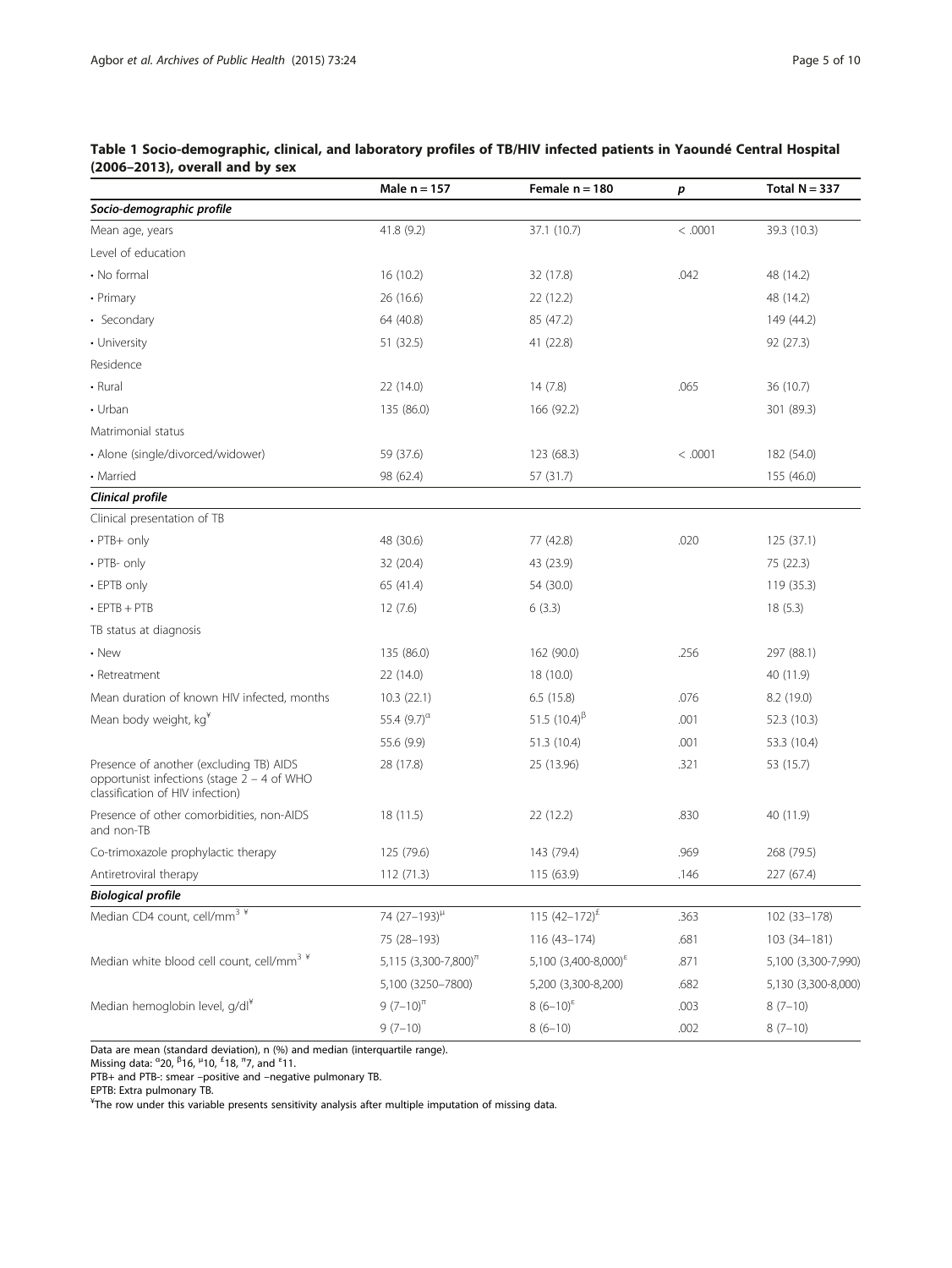<span id="page-5-0"></span>

In the present study, the majority of patients (89.3%) resided in an urban area. Studies, particularly those in sub-Saharan African countries, have shown that the number TB/HIV co-infected cases is higher in urban than rural areas [[8](#page-8-0)]. It is also important to note however, that our study was conducted in a tertiary-care hospital located in an urban area. The Yaoundé area's inhabitants are typical of the urban population of Cameroon.

Almost half of the patients were married (46.0%). In our study, more men than women were married. There are several possible explanations. A man may be more likely to abandon his wife when she becomes ill (especially in case of HIV infection) and then remarry; also, polygamy is authorized in Cameroon, so if a man is abandoned by one of his wives, he may have others wives and thus stay married. Finally, because of cultural, economic, societal, and religious constraints, women are overall more likely to remain in a marriage than men.

## Clinical profile

In our study, the most frequent clinical presentation of tuberculosis was smear-positive pulmonary disease alone

(37.1%), followed by extra-pulmonary TB (35.3%). There have been conflicting reports on the frequency of the various clinical presentations of TB in TB/HIV co-infected patients. Several studies have shown a higher occurrence of smear-negative pulmonary TB [[16,](#page-8-0)[26,28,29\]](#page-9-0), while others have shown a high occurrence of extra-pulmonary TB [[30](#page-9-0)]. Our findings are similar to those of Pefura et al. in Yaoundé, Cameroon [\[8](#page-8-0)] and to other studies from Malaysia and Brazil [[23,24\]](#page-9-0). Those reports differ from other published data reporting a greater proportion of smear-negative pulmonary TB and extra-pulmonary TB diagnoses in TB/HIV co-infected patients, particularly in a background of advanced immune deficiency (AIDS) where TB tends to present atypically and to more frequently disseminate outside the lung [\[31\]](#page-9-0). We acknowledge that one explanation for our results - obtained from a hospital inpatient setting - could be the fact that patients with smear-positive pulmonary TB are more likely than smear negative patients to be hospitalized in order to prevent transmission of the bacilli to others.

Of the 121 (35.9%) patients with isolated extrapulmonary TB and 16 (4.7%) with the mixed clinical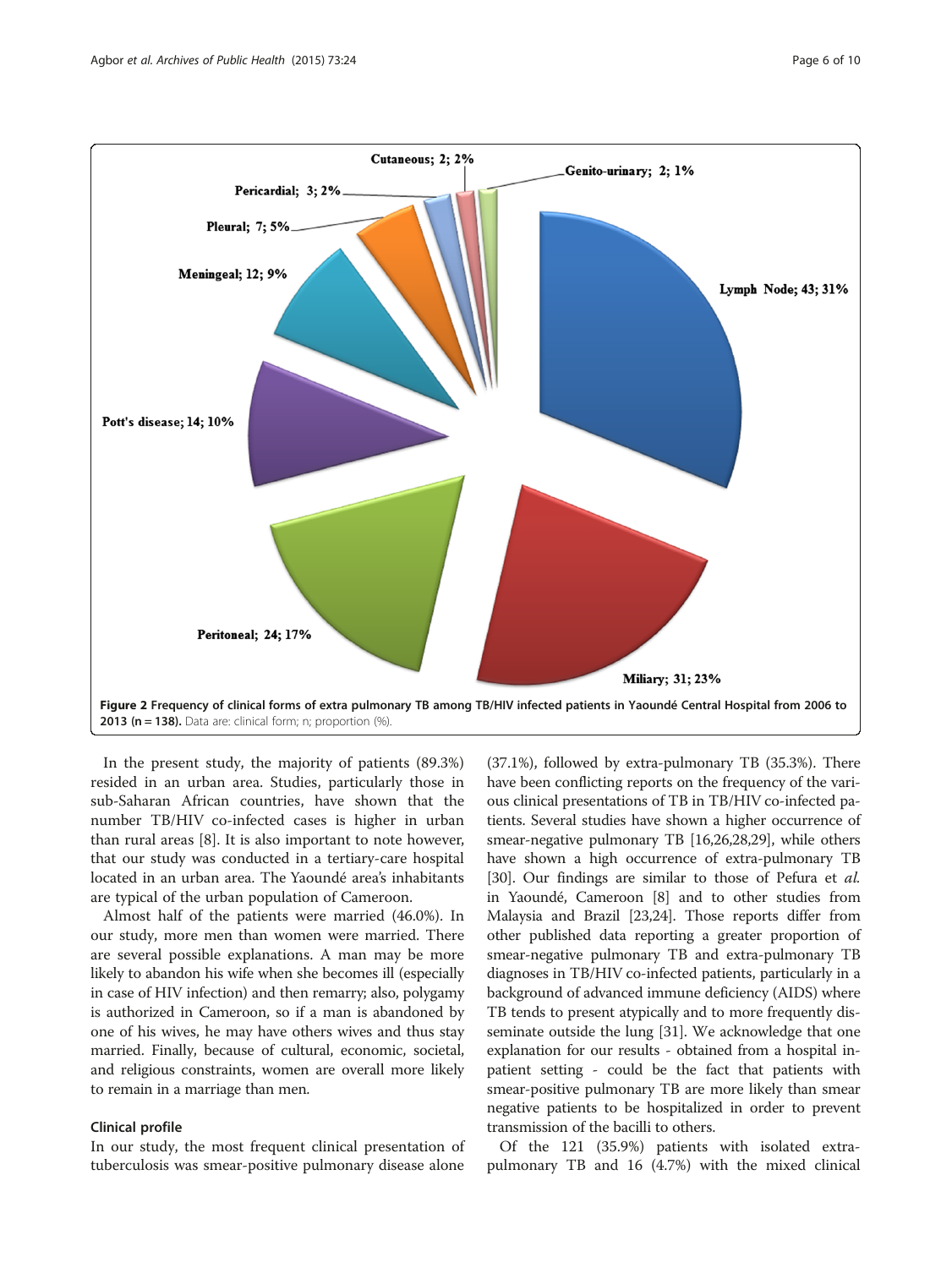## <span id="page-6-0"></span>Table 2 Comparison of socio-demographic, clinical, and laboratory profiles between patients with a new diagnosis of TB and those with retreatment TB in Yaoundé Central Hospital (2006–2013)

|                                                                                                                                      | Retreatment<br>cases $n = 40$ | New cases<br>$n = 297$ | p    |
|--------------------------------------------------------------------------------------------------------------------------------------|-------------------------------|------------------------|------|
| Socio-demographic<br>profile                                                                                                         |                               |                        |      |
| Male                                                                                                                                 | 22 (55.0)                     | 135 (45.5)             | .256 |
| Mean age, years                                                                                                                      | 42.4 (8.6)                    | 38.9 (10.4)            | .042 |
| Level of education                                                                                                                   |                               |                        |      |
| $\cdot$ No formal                                                                                                                    | 5(12.5)                       | 43 (14.5)              | .956 |
| • Primary                                                                                                                            | 5(12.5)                       | 43 (14.5)              |      |
| • Secondary                                                                                                                          | 18 (45.0)                     | 131 (44.1)             |      |
| • University                                                                                                                         | 12 (30.0)                     | 80 (26.9)              |      |
| Residence                                                                                                                            |                               |                        |      |
| • Rural                                                                                                                              | 4(10.0)                       | 32 (10.8)              | 1.0  |
| • Urban                                                                                                                              | 36 (90.0)                     | 265 (89.2)             |      |
| Matrimonial status                                                                                                                   |                               |                        |      |
| • Alone (single/<br>divorced/widower)                                                                                                | 17 (42.5)                     | 165 (55.6)             | .120 |
| • Married                                                                                                                            | 23 (57.5)                     | 132 (44.4)             |      |
| <b>Clinical profile</b>                                                                                                              |                               |                        |      |
| Clinical presentation<br>of TB                                                                                                       |                               |                        |      |
| $\cdot$ PTB+ only                                                                                                                    | 16(40.0)                      | 109 (36.7)             | .975 |
| • PTB- only                                                                                                                          | 8(20.0)                       | 65 (22.6)              |      |
| • EPTB only                                                                                                                          | 14 (35.0)                     | 105 (35.4)             |      |
| $\cdot$ EPTB + PTB                                                                                                                   | 2(5.0)                        | 16(5.4)                |      |
| Mean duration<br>of known HIV infected,<br>months                                                                                    | 22.9 (33.6)                   | 6.3(15.2)              | .004 |
| Mean body weight, kg <sup>*</sup>                                                                                                    | 53.2 $(9.5)^{\alpha}$         | 53.2 $(10.4)^{\beta}$  | .996 |
|                                                                                                                                      | 53.2 (9.4)                    | 53.3 (10.5)            | .941 |
| Presence of another<br>(excluding TB)<br>AIDS opportunist<br>infections (stage $2 - 4$<br>of WHO classification<br>of HIV infection) | 4(10.0)                       | 49 (16.5)              | .286 |
| Presence of another<br>comorbidities,<br>no AIDS-no TB                                                                               | 8(20.0)                       | 32 (10.8)              | .114 |
| Co-trimoxazole<br>prophylactic therapy                                                                                               | 32 (80.0)                     | 236 (79.8)             | .937 |
| Antiretroviral therapy                                                                                                               | 32 (80.0)                     | 195 (65.7)             | .069 |

## Table 2 Comparison of socio-demographic, clinical, and laboratory profiles between patients with a new diagnosis of TB and those with retreatment TB in Yaoundé Central Hospital (2006–2013) (Continued)

| <b>Biological profile</b>                                   |                     |                                  |      |
|-------------------------------------------------------------|---------------------|----------------------------------|------|
| Median CD4 count,<br>cell/ $mm^3$ <sup><math>*</math></sup> | 74 (19-169)         | 102 $(34-181)^{t}$               | .298 |
|                                                             | 74 (19-169)         | 105 (35-184)                     | .238 |
| Median white<br>blood cell count,<br>$cell/mm^3$ $*$        | 5,750 (3,825-8,045) | 5,000 (3,290-7,900) <sup>8</sup> | .615 |
|                                                             | 5,750 (3,825-8,045) | 5,100 (3,260-8,000)              | .538 |
| Median hemoglobin<br>level, g/dl <sup>¥</sup>               | $9(7-10)$           | 8 $(7-10)^{5}$                   | .846 |
|                                                             | $9(7-10)$           | $8(7-10)$                        | .802 |

Data are mean (standard deviation), n (%) and median (interquartile range). Missing data:  $a_2$ ,  $a_3$ ,  $a_4$ ,  $a_5$ , and  $a_6$ ,  $a_7$ 

PTB+ and PTB-: smear -positive and –negative pulmonary TB.

EPTB: Extra pulmonary TB.

¥ The row under this variable presents sensitivity analysis after multiple imputation of missing data.

form, tubercular lymphadenitis was the most frequent presentation (31.2%). Our findings are in agreement with others in developing countries [\[30,32-34](#page-9-0)]. Indeed, this reflects the profound host immune suppression induced by HIV infection, which facilitates the dissemination of Mycobacterium tuberculosis out of the lungs, via lymphangitic spread [[35\]](#page-9-0) and causes the reactivation of infection in extra-pulmonary organs [\[36\]](#page-9-0). However, the relative diagnostic ease with which lymph node TB is detected and diagnosed as compared to other forms of extra-pulmonary TB in resource-limited settings such as Cameroon, may be considered as a partial explanation for the higher percentage of lymph node TB.

The median duration of known HIV infection when anti-tuberculous treatment was initiated was 0.97 (IQR 0.13-5.7) months. Apart from TB, 15.7% of patients had an additional AIDS-related opportunistic disease and 11.9% had other co-morbid conditions, which were neither TB nor AIDS-related opportunistic diseases or infections. These findings are congruent with those in Malaysia [[23](#page-9-0)] and likely reflect the fact that the occurrence of tuberculosis is the first manifestation of AIDS in most patients.

The median weight of our patients was 53 kg. Very few studies have looked at this variable and our study shows similar findings to the published literature [[23,26\]](#page-9-0). Unfortunately, we could not obtain data as body mass index. Weight loss is common in the setting of both TB and HIV infection [[37\]](#page-9-0). In our study, the men's body mass was greater than that of women, which is expected.

At TB treatment initiation, the majority of patients (79.5%) were receiving CPT. This is higher than the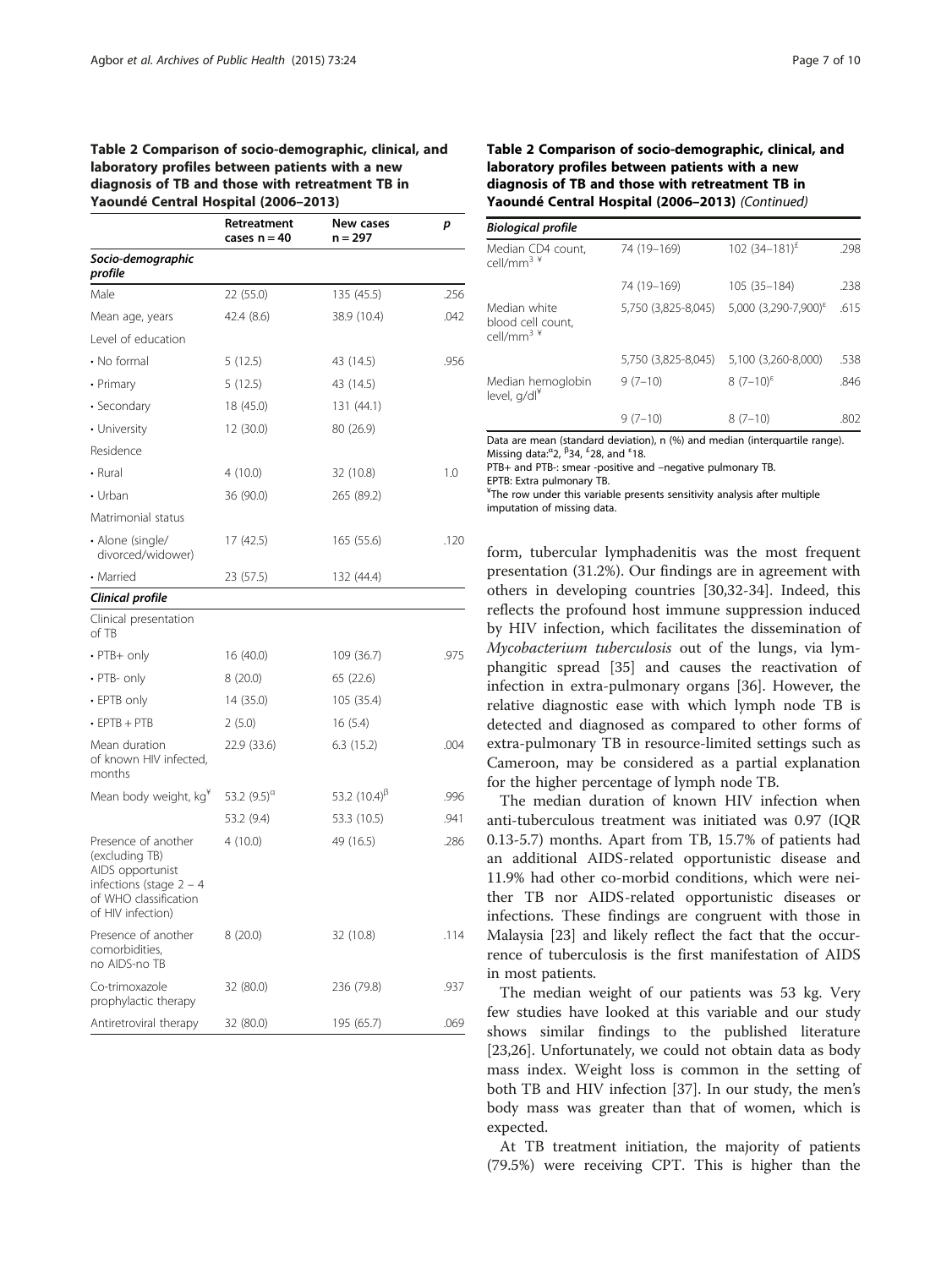coverage observed in several studies [\[16,](#page-8-0)[25,38\]](#page-9-0). In Cameroon, CPT is indicated in all cases of TB/HIV coinfection both in adults and children, irrespective of the CD4 cell count level and WHO clinical stage [[9\]](#page-8-0). This implies all the patients in our cohort were eligible for CPT but the complete coverage (100%) was not attained. The mindset of some clinicians who place more emphasis on prescribing ART, regarded as lifesaving, while unfortunately neglecting CPT might be an explanation for this finding. It may also be possible that busy CDT staff neglected to consistently document adherence to CPT prescribing in the medical record. The occurrence of insufficient medication supplies and the inadequacy of CPT stocks at the CDT requiring patients to obtain medication elsewhere on their own are also possible explanations.

More than half of the patients (67.4%) had started ART, yet the frequency of ART coverage among TB/HIV co-infected patients remained less than the 80% coverage target set by the Ministry of Public Health in Cameroon [\[9](#page-8-0)]. Despite recommendations of WHO (all HIV-infected patients must be on ART), some clinicians remain reluctant to prescribe ART to their HIV-infected TB patients, due to concerns about overlapping toxicities, pill burden, and immune reconstitution inflammatory syndrome [\[39\]](#page-9-0). Nonetheless, the extent of ART coverage for TB/HIV co-infected patients in studies carried out in North-West region in Cameroon [[38\]](#page-9-0), in Southwest Ethiopia [[26\]](#page-9-0), and in Trinidad and Tobago [[25\]](#page-9-0) was less than what we found. One important factor underlying the difference in the extent of coverage is the fact that all our patients were hospitalized, and so, it was easier to administer ART to patients and to and ensure follow-up.

## Laboratory profile

In an immunocompetent host, infection causes elevation of white blood cell counts. In TB/HIV co-infected patients however, as infection progresses, there is depletion of neutrophils and monocytes by Mycobacterium tuberculosis and lymphocytes (CD4 especially) by HIV [\[40](#page-9-0)]. In this study, total white blood cell counts were documented prior to TB treatment initiation; the median white blood cell count was  $5,100$  cells/mm<sup>3</sup> (normal range). A study carried out in Malaysia by Ismail et al. reports similar findings [\[23\]](#page-9-0).

The median hemoglobin level in our patients was 8 g/dl, comparable to what Ismail et *al.* found in their population [[23](#page-9-0)]. In TB patients, anemia may occur as a result of suppression of erythropoiesis by inflammatory mediators [[40](#page-9-0)]. Anemia in HIV-positive patients has an extensive differential diagnosis, which includes lympho-proliferative disorders, abnormal iron metabolism, hemolysis, and bone marrow suppression (especially with zidovudine) [\[41,42](#page-9-0)]. Our study found a difference between males and females regarding hemoglobin concentration, as expected. It is well established that the hemoglobin concentration is physiologically lower in women [\[43\]](#page-9-0).

Our study shows that, at the time of inpatient TB treatment initiation, most patients were at an advanced immune deficiency state as the median CD4 T-cell count was 102 cells/mm<sup>3</sup>. This finding is similar to other studies in developing countries [[16,](#page-8-0)[23,25](#page-9-0),[27](#page-9-0),[30](#page-9-0)]. HIV impairs the host's immune system [\[44](#page-9-0)], setting the stage for the emergence of opportunistic infections like TB, as in our study subjects, and further depletion of CD4 cells [[45\]](#page-9-0) ultimately leading to illness requiring medical intervention. Altogether, the synergism between HIV and TB is a reflected in the level of CD4 cell counts measured in our patients [\[45,46\]](#page-9-0).

## **Limitations**

Our study captured patients undergoing treatment for tuberculosis over a 90-month period, from January 1, 2006 through June 30, 2013. Starting in 2012, guidelines issued by the Cameroonian Ministry of Public Health for prescribing ART changed. Prior to 2012, it was recommended that ART therapy in the setting of HIV be started when the CD4 cell count was less than 200 cells/mm<sup>3</sup>; the 2012 revision instead advised starting ART once the CD4 cell count dropped to 350 cells/mm3 . This likely lead to more of our patients being started on ART later in the study period; tuberculosis guidelines however, remained unchanged for the entire period of our study. Some data for body weight, hemoglobin level, white blood cell count, and CD4 count were missing. In those four categories, the range of missing data was between 6.2 and 10.7%. The reasons for the missing data included failure to enter information in the medical treatment records, and the inability for some patients to pay for laboratory evaluations, which were thus not obtained. Whatever the underlying cause, the missing data underscore the challenges of conducting "real-life" clinical research in resource-limited settings, like Cameroon and other sub-Saharan countries. Aggregate data derived from laboratory testing should be interpreted cautiously as technological advances in the measurement of hematological and immunological parameters over the 8 years of our study, with concurrent changes in methodologies and in laboratory equipment preclude making precise comparisons over time. In addition, as some patients had their laboratory examinations performed in settings other than the YCH, including in private laboratories, we could not retrospectively ascertain which autoanalyzers and laboratory equipment were used to perform those exams.

## Conclusions

In a population of hospitalized Cameroonian patients beginning TB treatment in the setting of HIV co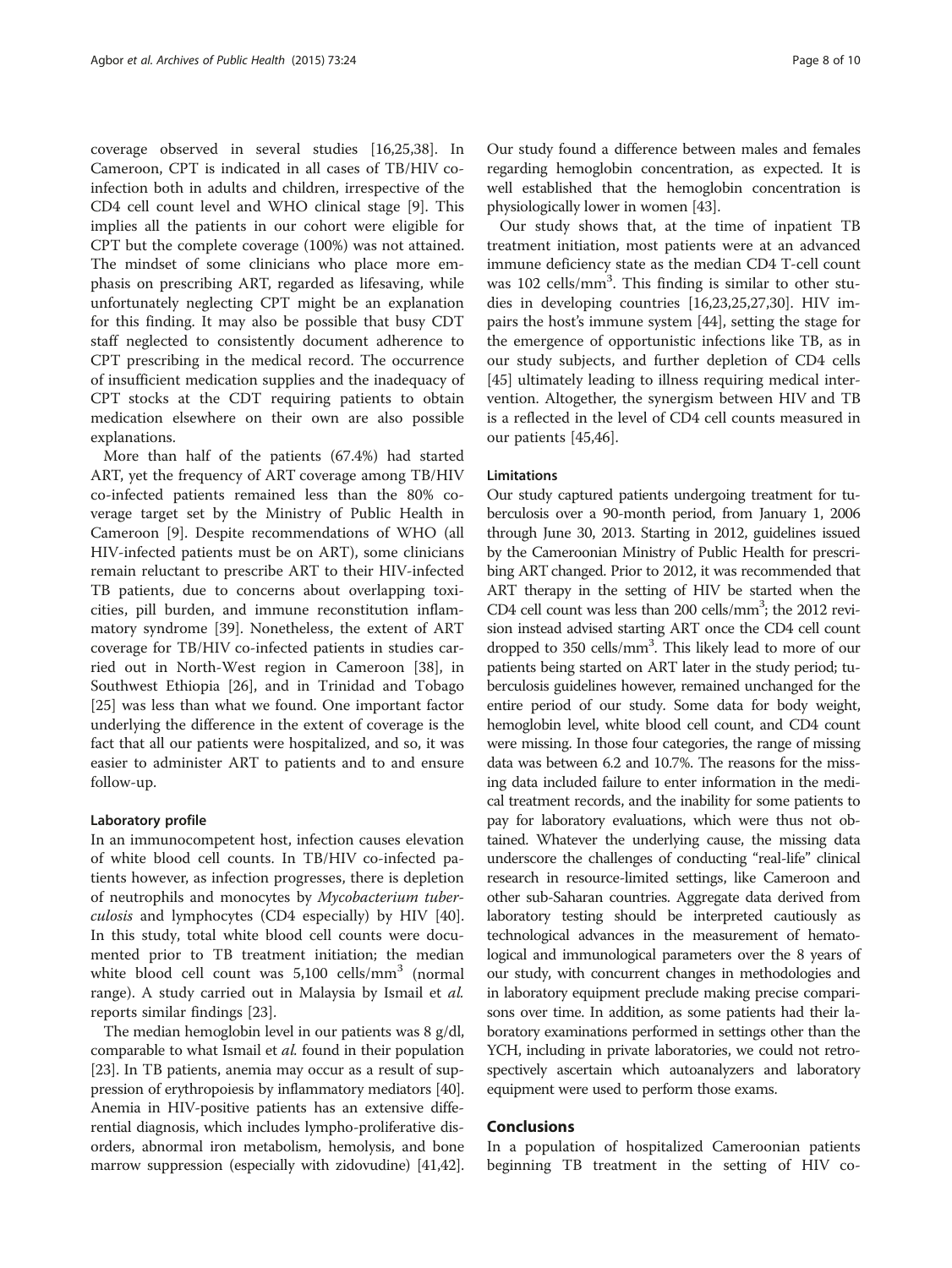<span id="page-8-0"></span>infection, we found that most of the patients were married, lived in urban areas, and had attained a secondary level of education. Women were younger and fewer were married, as compared to the men. The most common TB presentation was smear-positive pulmonary TB, closely followed by extra-pulmonary TB. Most of our TB cases were new cases; there were few other AIDS-related opportunistic diseases and few non-AIDS related comorbidities. Most patients were at an advanced stage of immunosuppression. Adherence to the WHO and the Cameroonian Ministry of Public Health recommendations of TB and HIV co-infection was suboptimal and needs to be improved. In the light of this study, we urge clinicians to prescribe ART for all persons co-infected with TB and HIV and to also treat all HIV infected individuals with CPT, as per the most recently issued treatment guidelines. We further recommend that the Ministry of Health continue promoting and implementing guidelines for the best management of HIV-infected patients and especially for those with TB complicating HIV, by targeting all health care personnel in a concerted educational outreach.

#### Abbreviations

AIDS: Acquired immune deficiency syndrome; ART: Anti-retroviral therapy; CD4: Cluster of differentiation 4; CDC: Centers for disease control; CDT: Center of diagnosis and therapy; CPT: Co-trimoxazole prophylactic therapy; HIV: Human immunodeficiency virus; IDU: Infectious diseases unit; TB: Tuberculosis; WHO: World Health Organization; YCH: Yaoundé Central Hospital.

#### Competing interests

The authors declare that they have no competing interests.

#### Authors' contributions

Conception and Design: AAA, JJRB, SCB, MCT, GLE, and SK-S. Data collection: AAA, HA, RT and SK-S. Data analysis: JJRB. Data interpretation: JJRB, CSP, and SK-S. First draft: AAA and JJRB. Critical revision and review: JJRB, SCB, MCT, GLE, JJNN, CSP, RT, HA, and SK-S. Manuscript editing and copyediting: CSP. All authors approved the final version to publish.

#### Authors' information

This study was conducted as part of AAA's MD degree requirement.

#### Acknowledgments

We acknowledge and thank the personnel of the Infectious Disease Unit of Yaoundé Central Hospital for their support during data collection.

#### Author details

<sup>1</sup> Faculty of Medicine and Biomedical Sciences, University of Yaoundé 1, Yaoundé, Cameroon. <sup>2</sup>Goulfey Health District, Goulfey, Cameroon.<br><sup>3</sup>Department of Medicine, New York University Langone Medical. <sup>3</sup>Department of Medicine, New York University Langone Medical Center, New York, USA. <sup>4</sup>Department of Medicine, New York University School of Medicine, New York, USA. <sup>5</sup>National AIDS Control Committee, Ministry of Public Health, Yaoundé, Cameroon. <sup>6</sup>Department of Epidemiology and Public Health, Centre Pasteur du Cameroun, Member of International Network of the Pasteur Institutes, Garoua, Cameroon. <sup>7</sup>Internal Medicine Unit, Edéa Regional Hospital, Edéa, Cameroon. <sup>8</sup>Infectious Diseases Unit, Yaoundé Central Hospital, Yaoundé, Cameroon. <sup>9</sup>Medical Diagnostic Center, Yaounde, Cameroon.

#### Received: 10 December 2014 Accepted: 7 March 2015 Published online: 04 May 2015

#### References

- 1. World Health Organization. Global tuberculosis report 2013 [[http://apps.](http://apps.who.int/iris/bitstream/10665/91355/1/9789241564656_eng.pdf) [who.int/iris/bitstream/10665/91355/1/9789241564656\\_eng.pdf](http://apps.who.int/iris/bitstream/10665/91355/1/9789241564656_eng.pdf)]
- 2. Dokubo EK, Baddeley A, Pathmanathan I, Coggin W, Firth J, Getahun H, et al. Provision of antiretroviral therapy for HIV-positive TB patients - 19 countries, Sub-Saharan africa, 2009–2013. MMWR Morbidity and Mortality Weekly Report. 2014;63(47):1104–7.
- 3. World Health Organization: Global tuberculosis control: WHO report 2011 [[http://apps.who.int/iris/bitstream/10665/44728/1/9789241564380\\_eng.](http://apps.who.int/iris/bitstream/10665/44728/1/9789241564380_eng.pdf?ua=1) [pdf?ua=1\]](http://apps.who.int/iris/bitstream/10665/44728/1/9789241564380_eng.pdf?ua=1)
- 4. Programme National de lutte contre la Tuberculose: Plan stratégique de lutte contre la tuberculose au Cameroun 2015–2019 [\[http://www.pnlt.cm/](http://www.pnlt.cm/index.php/documentation/plan-strategique-national/doc_download/18-plan-strategique-natinal-tuberculose-cameroun) [index.php/documentation/plan-strategique-national/doc\\_download/18](http://www.pnlt.cm/index.php/documentation/plan-strategique-national/doc_download/18-plan-strategique-natinal-tuberculose-cameroun) [plan-strategique-natinal-tuberculose-cameroun](http://www.pnlt.cm/index.php/documentation/plan-strategique-national/doc_download/18-plan-strategique-natinal-tuberculose-cameroun)]
- 5. National Institute of Statistics, Ministry of Economy and Planning of Cameroon, Ministry of Public Health of Cameroon: The 2011 Cameroon Demographic and Health Survey and Multiple Indicators Cluster Survey (DHS-MICS 2011) [[http://slmp-550-104.slc.westdc.net/~stat54/downloads/](http://slmp-550-104.slc.westdc.net/~stat54/downloads/EDS-MICS/EDSMICS2011.pdf) [EDS-MICS/EDSMICS2011.pdf](http://slmp-550-104.slc.westdc.net/~stat54/downloads/EDS-MICS/EDSMICS2011.pdf)]
- 6. Pefura Yone EW, Kuaban C, Kengne AP. HIV testing, HIV status and outcomes of treatment for tuberculosis in a major diagnosis and treatment centre in Yaoundé, Cameroon: a retrospective cohort study. BMC Infectious Diseases. 2012;12:190.
- 7. Kuaban C, Bercion R, Koulla-Shiro S. HIV seroprevalence rate and incidence of adverse skin reactions in adults with pulmonary tuberculosis receiving thiacetazone free anti tuberculosis treatment in Yaoundé, Cameroon. East Afr Med J. 1997;74:474–7.
- 8. Pefura EW, Kuaban C, Kengne AP. HIV testing, HIV status and outcomes of treatment for tuberculosis in a major diagnosis and treatment centre in Yaoundé, Cameroon: a retrospective cohort study. BMC Infect Dis. 2012;12:190.
- 9. Programme National de lutte contre la Tuberculose. Guide pour les personnels de santé [\[http://www.pnlt.cm/index.php/documentation/](http://www.pnlt.cm/index.php/documentation/rapports-d-activites/cat_view/4-guidetechnique?orderby=dmdatecounter&ascdesc=DESC) [rapports-d-activites/cat\\_view/4-guidetechnique?orderby=dmdatecounter&](http://www.pnlt.cm/index.php/documentation/rapports-d-activites/cat_view/4-guidetechnique?orderby=dmdatecounter&ascdesc=DESC) [ascdesc=DESC\]](http://www.pnlt.cm/index.php/documentation/rapports-d-activites/cat_view/4-guidetechnique?orderby=dmdatecounter&ascdesc=DESC)
- 10. World Health Organization. Interim WHO clinical staging of HIV/AIDS and HIV/AIDS case definitions for surveillance: African Region [\[http://www.who.](http://www.who.int/hiv/pub/guidelines/clinicalstaging.pdf) [int/hiv/pub/guidelines/clinicalstaging.pdf\]](http://www.who.int/hiv/pub/guidelines/clinicalstaging.pdf)
- 11. Rubin D, Schenker N. Multiple imputation in health-care databases: an overview and some applications. Statistics in Medicine. 1991;10(4):585–98.
- 12. Little RJA, Rubin DB. Statistical analysis with missing data. New York: John Wiley & Sons; 1987.
- 13. Rajasekaran S, Mahilmaran A, Annadurai S, Kumar S, Raja K. Manifestation of tuberculosis in patients with human immunodeficiency virus: a large Indian study. Annals of Thoracic Medicine. 2007;2(2):58–60.
- 14. Kamath R, Sharma V, Pattanshetty S, Hegde MB, Chandrasekaran V. HIV-TB coinfection: Clinico-epidemiological determinants at an antiretroviral therapy center in Southern India. Lung India. 2013;30(4):302–6.
- 15. Mohamad Z, Niang N. Characteristics of HIV-infected tuberculosis patients in Kota Bharu Hospital, Kelantan from 1998–2001. Southeast Asia J Trop Med Public Health. 2004;35(1):140–3.
- 16. Sileshi B, Deyessa N, Girma B, Melese M, Suarez P. Predictors of mortality among TB-HIV Co-infected patients being treated for tuberculosis in Northwest Ethiopia: a retrospective cohort study. BMC Infectious Diseases. 2013;13(1):297.
- 17. UNAIDS: Global Report. UNAIDS report on the global AIDS epidemic 2013 [[http://www.unaids.org/en/media/unaids/contentassets/documents/](http://www.unaids.org/en/media/unaids/contentassets/documents/epidemiology/2013/gr2013/UNAIDS_Global_Report_2013_en.pdf) [epidemiology/2013/gr2013/UNAIDS\\_Global\\_Report\\_2013\\_en.pdf\]](http://www.unaids.org/en/media/unaids/contentassets/documents/epidemiology/2013/gr2013/UNAIDS_Global_Report_2013_en.pdf)
- 18. ICF International. HIV Prevalence Estimates from the Demographic and Health Surveys [[http://dhsprogram.com/pubs/pdf/OD65/OD65.pdf\]](http://dhsprogram.com/pubs/pdf/OD65/OD65.pdf)
- 19. Addo MM, Altfeld M. Sex-based differences in HIV type 1 pathogenesis. The Journal of Infectious Diseases. 2014;209 Suppl 3:S86–92.
- 20. van Lunzen J, Altfeld M. Sex differences in infectious diseases-common but neglected. The Journal of Infectious Diseases. 2014;209 Suppl 3:S79–80.
- 21. Yi TJ, Shannon B, Prodger J, McKinnon L, Kaul R. Genital immunology and HIV susceptibility in young women. Am J Reprod Immunol. 2013;69 Suppl 1:74–9.
- 22. Rwenge JR. Sexual behavioral among adolescents and young people in Subsaharan Africa and related factors. African Journal of Reproductive Health. 2013;17(1):49–66.